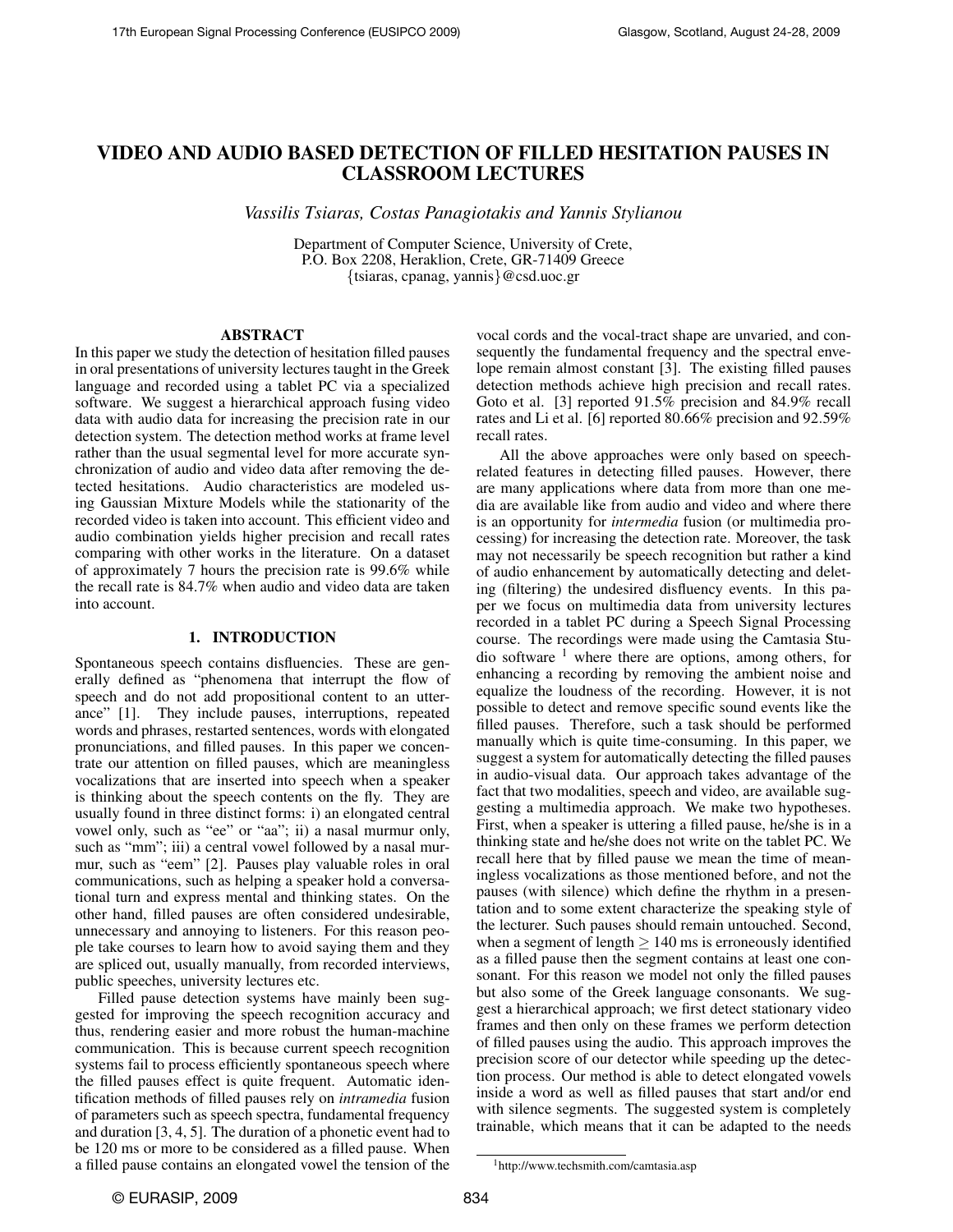of a lecturer; the lecturer provides to the suggested system a training set of filled pauses which are considered undesirable. For example, in this paper, the undesirable filled pauses were defined by the 3rd author of the paper who was the lecturer.

The paper is organized as follows. In Section 2 the suggested detection system based on audio and visual features is described. In Section 3 we present the dataset where the suggested system was evaluated while in Section 4 the detection results are presented. Future work and conclusions are provided in the last section of the paper.

## 2. AUDIO AND VIDEO ANALYSIS

## 2.1 Audio Features

An example of a typical filled pause is depicted in Fig. 1. During a hesitation filled pause, the fundamental frequency, F0, declines very slowly and very smoothly and this is an observation that is used in most of filled pauses detectors [3, 4].



Figure 1: Waveform (upper panel), norm of the derivative of MFCC vectors (middle panel) and pitch contour (lower panel) of a typical "ee" hesitation filled pause.

We also make use of F0 and more specifically the first derivative (velocity) of F0 is calculated using regression analysis, as [7]:

$$
\partial \mathbf{F} \mathbf{0}_t = \frac{\sum_{k=-K}^{K} k \cdot \mathbf{F} \mathbf{0}_{t+k}}{\sum_{k=-K}^{K} k^2}
$$
 (1)

where ∂F0*<sup>t</sup>* is the first derivative of F0 at time frame *t*, and  $FO_{t+k}$  is the fundamental frequency at time frame  $t+k$ . Hanson at al. [8] recommend a width of  $K = 2$ . For the estimation of fundamental frequency we use a standard autocorrelation based method [9].

We also consider the speech spectral envelope represented by Mel-Frequency Cepstrum Coefficients (MFCC). For each frame, we calculate a vector  $c$  of 13 MFCC using the Slaney's Auditoty Toolbox [10]. The 0th cepstral coefficient  $c[0]$  is not used in the feature vector. The first derivative,  $\partial c$ , of vector *c* is computed in the same way as the first derivative of F0 by substituting in Eq. (1)  $c$  for F0. Then the norm of  $\partial c$  is used as feature. As it is indicated by the middle panel of Fig. 1 the norm of ∂c provides evidence for detecting the filled pause shown in the figure. To sum up the feature vector that we use is  $[c[1:12]^T$ ,  $\partial \text{F0}$ ,  $|\partial c|$ <sup>T</sup>. The feature vector for consonants consists of 12 MFCC *c*[1 : 12].

#### 2.2 Audio Model Description

To model the acoustic space of the filled pauses we use Gaussian Mixture model (GMM). A Gaussian mixture density is a weighted sum of *M* component densities as given by:

$$
p(x|\Theta) = \sum_{i=1}^{M} \alpha_i p_i(x|\theta_i)
$$
 (2)

where  $x$  is a D-dimensional random vector, the parameters are  $\Theta = (\alpha_1, \dots, \alpha_M, \theta_1, \dots, \theta_M)$  such that  $\sum_{i=1}^M \alpha_i = 1$  and  $\theta_i = (\mu_i, \Sigma_i)$ . Each component density is a D-variate Gaussian function

$$
p_i(x|\theta_i) = \frac{1}{(2\pi)^{D/2}|\Sigma_i|^{1/2}}e^{-\frac{1}{2}(x-\mu_i)^T\Sigma_i^{-1}(x-\mu_i)}
$$
(3)

with mean vector  $\mu_i$  and covariance matrix  $\Sigma_i$ . In our experiments we use diagonal covariance matrices while the estimation of the GMM parameters is obtained by using a standard Expectation-Maximization (EM) algorithm [11]. Two critical factors in estimating a GMM are selecting the order *M* of the mixture and initializing the model parameters prior to the EM algorithm. In our experiments we set  $M = 25$  for "ee" and "eem" trying to model the various recording conditions (i.e., room acoustics, distance from the microphone, and angle of recording) while for each of the 10 consonants we set  $M = 5$ . All the recordings were made using the same tablet PC and always the microphone of the PC was used. For the initialization, the training data of each GMM was clustered, using the BIRCH algorithm [12], into *M* classes. The class means and variances then served as the initial model for EM training. BIRCH clustering algorithm runs faster than LBG and K-means algorithms since it performs one scan of the data and according to our experiments its results are comparable to those of LBG and K-means in terms of quality and superior in terms of stability.

### 2.3 Video Analysis

The goal of video analysis is to determine the frame images where the video has been changed in content which mainly occurs when the lecturer writes on its tablet PC. In our case, the camera is static and the video shows the contents of the screen of the tablet PC of the lecturer (see examples in Fig. 2). By analysis of the audio-visual content, it holds that a hesitation filled pause appears when the lecturer does not write on the tablet PC. Therefore, the estimation of frames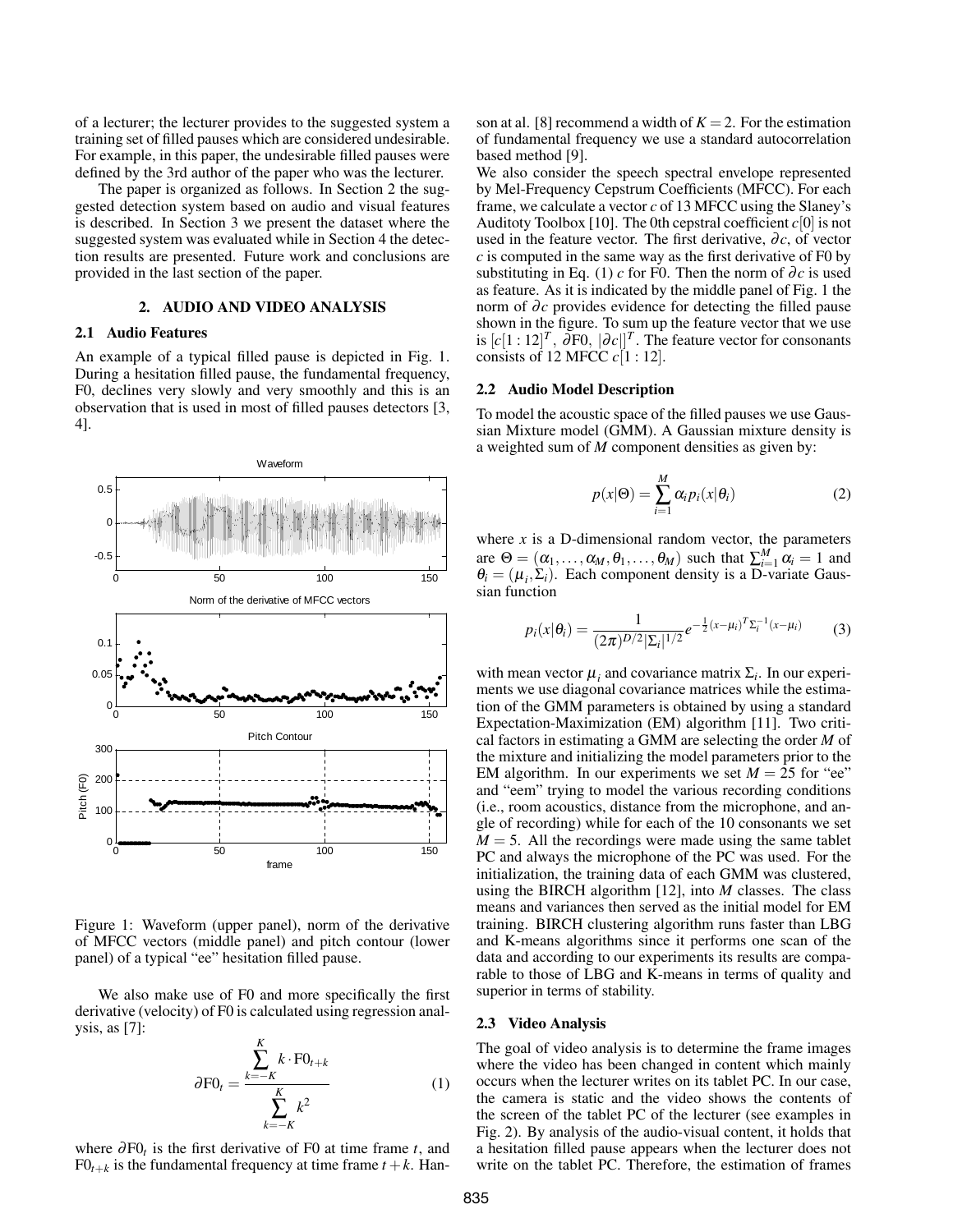

Figure 2: Two examples of frames from video data.



Figure 3: (a)(b) Two sequential frames from video data  $(I(t))$ ,  $I(t+1)$ , (c) the single frame-difference  $D(t)$  and (d) the estimated bitmap image  $B_1(t)$ .

where the lecturer writes on the tablet PC will automatically exclude all these frames from being in the set of frames containing filled pauses. The video analysis method is described hereafter.

First, the absolute value of single frame-difference image  $(D(t))$  is obtained by subtracting the current frame image  $(I(t+1))$  from the previous-frame image  $(I(t))$ ,

$$
D(t) = |I(t+1) - I(t)|,
$$
\n(4)

where *t* denotes the frame number. Single frame differences encode the visual content changes. Especially when the camera is static, frame-differences have been used successively on background subtraction techniques [13], object tracking [14, 15] and on video representation [16]. Next, we estimate the maximum value,  $m(t)$  of image  $D(t)$ .

A binary image  $B_0(t)$  is estimated by thresholding  $D(t)$ . If a pixel intensity change is higher than a threshold (e.g., 40) then it is classified as changed (white color), otherwise it is classified as unchanged (black color). Morphological operations (erosion and dilation) [17] are applied on  $B_0(t)$ in order to reduce noise due to coding effects (e.g., salt and pepper noise) resulting  $B_1(t)$  (see Fig. 3). When there is a content change, the lecturer writes at a specific point on the table, meaning that the change is a compact region which is not affected by the procedures of erosion and dilation. Then, the number of pixels,  $n(t)$ , that change at frame  $t$  can be robustly given by the sum of white pixels of  $B_1(t)$ . In order to increase the robustness of the method,  $n(t)$  can be computed by the sum of pixels inside the largest compact white region (region of the maximum area). This is useful when the video has been recording in very low quality. Highest area object estimation has been successfully used on human tracking under bad quality athletics video captured from TV [18]. Fig. 3 illustrates an example of  $B_1(t)$  estimation. The last two images of Fig. 3 are cropped close to the white region, showing in high detail the region of interest. The remaining pixels of these images are black.

Finally, an empirical probability  $p(t)$  of visual change at frame *t* is estimated using the proposed features  $n(t)$  and *m*(*t*):

$$
p(t) = (1 - e^{-\frac{m^2(t)}{\sigma_m^2}}) \cdot (1 - e^{-\frac{n^2(t)}{\sigma_n^2}})
$$
 (5)

where it is assumed that  $m(t)$  and  $n(t)$  are independent random variables. The parameters  $\sigma_m$  and  $\sigma_n$  were estimated to be 40 and 15, respectively, by statistical analysis of our data. The left picture in Fig. 4 illustrates  $n(t)$ ,  $m(t)$  and  $p(t)$  of a 28 seconds video. Note that  $m(t)$  contains small spikes (mostly at the end of the sequence) while  $n(t)$  is more smooth. The spike character of  $m(t)$  is caused by video coding.

After calculating  $p(t)$ , a threshold of 0.5 was used on  $p(t)$ to detect the frame with change ("writing activity"). Using Eq. (5) the areas with no writing activity are easily detected as it is shown for this example in the right picture in Fig. 4. In our dataset, we found that the combination of  $n(t)$  and  $m(t)$ features results in 99.7% detection of video content changing with 0.5% of false alarm.



Figure 4: Results of the video analysis method. Left, the estimated number of pixels,  $n(t)$ , and the maximum value,  $m(t)$ , of the image. Right, the probability of content change, *p*(*t*).

### 2.4 Frame Classification

The classification procedure is hierarchical giving priority to the video data. All the video frames where content change was detected are excluded by the detection algorithm since no hesitations are expected there. An audio frame of length 20ms is considered with a frame rate of 10ms providing 100 frames per second. The video frame rate is 20 frames per second. The ratio between the video and audio frame rate is used to synchronize the information into these two media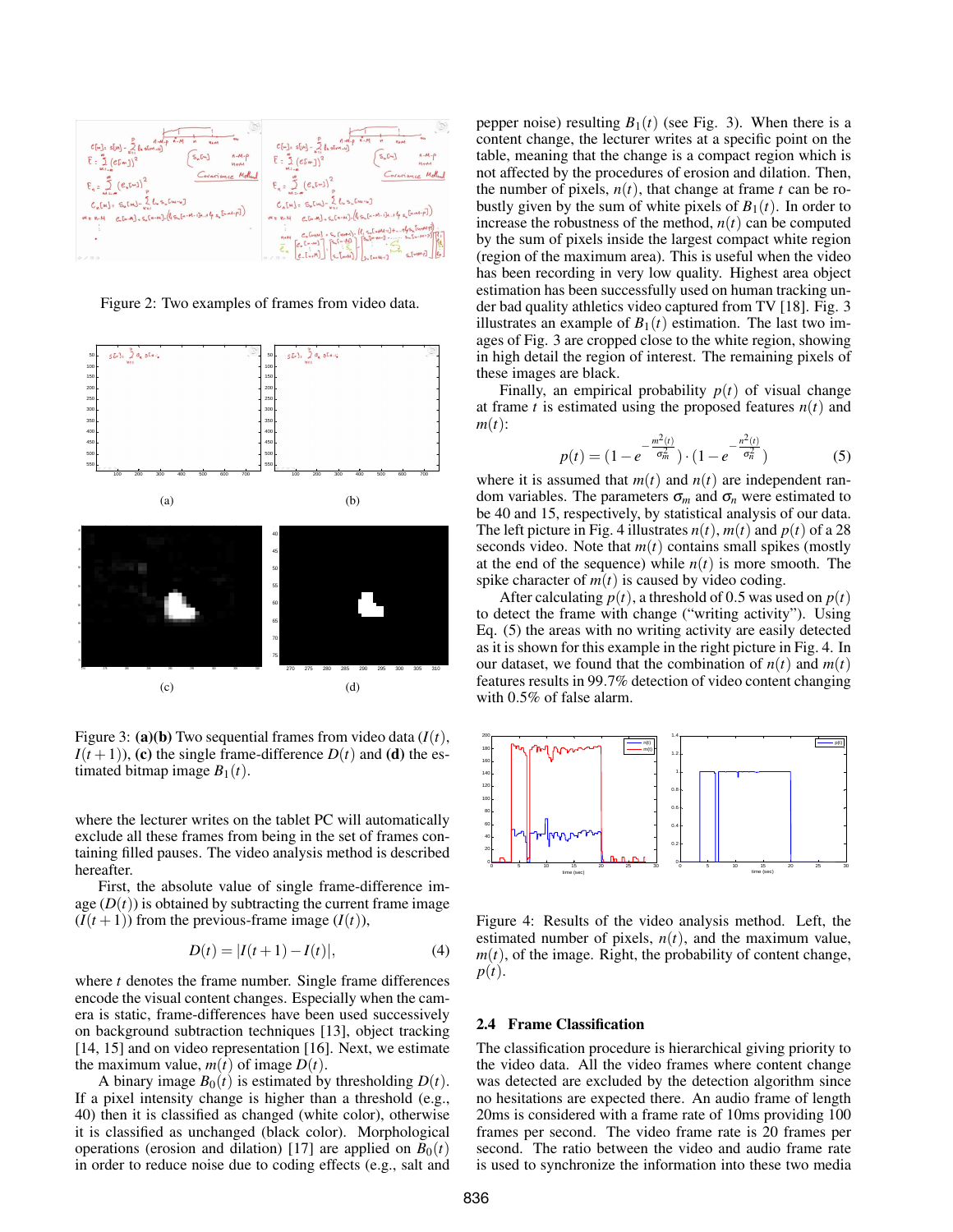streams. The rest of the classification process only uses the audio information. The hesitation filled pause detection task can be stated as a basic hypothesis test between two hypotheses:

H0: (audio) frame with features *x* belongs to a filled pause H1: frame with features *x* does not belong to a filled pause We decide between these two hypotheses using a likelihood ratio test given by:

$$
\frac{p(x|H0)}{p(x|H1)} \begin{cases} > 1 & \text{accept H0} \\ \leq 1 & \text{accept H1} \end{cases}
$$

Likelihood  $p(x|H0)$  is evaluated for feature vector  $x = [c]1$ :  $[12]^T$ ,  $\partial F0$ ,  $[\partial c]]^T$ .

$$
p(x|H0) = \sum_{i=1}^{M} \alpha_i p(x|\theta_{ee,i})
$$
 (6)

For likelihood  $p(x|H1)$  we compute the likelihood  $p(x|\theta_{cons_j})$  for  $j = 1, ..., 10$  for feature vector  $x = c[1:12]$ . Then we set

$$
p(x|H1) = max(p(x|\theta_{cons_1}), \dots, p(x|\theta_{cons_{10}}), p_{other}), \quad (7)
$$

where *pother* is a small numerical value (e.g., 0.0005) that accounts for other sounds (i.e., non modeled consonants and vowels).

If  $p(x|H0) > p(x|H1)$  the frame is labeled as filled pause candidate and then we continue with the next frame by repeating the above procedure. When a maximal sequence of adjacent frames, labeled as filled pause candidates, has length of at least 14 frames (140 ms) then this sequence is identified as an "ee" filled pause segment. Next we try to extend this sequence as far as possible to the right by appending frames that may correspond to nasal murmur "mm". For this, we check whether the next right neighboring frame is an "eem" and we append this frame to the filled pause segment if  $p(x|\theta_{\text{eem}}) > p_{\text{eem}}$ , where  $x = c[1:12]$  and  $p_{\text{eem}}$  is a small numerical value. We repeat the extension procedure until we find a frame with  $p(x|\theta_{\text{eem}}) \leq p_{\text{eem}}$ .

## 3. DATA

Our analysis has been applied to data from recorded lectures of a course entitled "Speech Signal Processing", which was taught in the Greek language at the Computer Science Department of University of Crete during the Fall term of academic year 2007-2008. The course was recorded using a tablet PC. Each recording sessions has a variable duration, ranging from 60 to 90 minutes. All the recorded classes were taught by the same teacher, a male speaker. The teacher's speech overlaps with the "tics" from the tablet PC pen. Apart from the teacher's voice the recordings contain the voices of students who ask or answer questions, and background noise. About 5% of the speech segments were saturated. Long silence epochs and sections of the recordings that have no educational value were manually removed. Hesitation filled pauses, especially long "ee" and "eem", appear too often to be removed manually.

We selected 10 sound files from the recorded lectures for training and testing. The total duration of files was 6 hours and 51 minutes. For training, the first 30 minutes of the 5 first files were transcribed for filled pauses and for the 10 selected consonants of the Greek language. The rest of data

| <b>Methods</b>             | <b>Precision</b> | Recall |
|----------------------------|------------------|--------|
| Proposed (Audio)           | 98.5%            | 80.6%  |
| Proposed (Video and Audio) | 99.6%            | 84.7%  |
| Goto et al. [3] (Audio)    | 91.5%            | 84.9%  |
| Li et al. $[6]$ (Audio)    | 80.66%           | 92.59% |

Table 1: Precision and recall rates using only audio and both video and audio streams and comparizons with other methods.

were transcribed only for filled pauses and they were used for testing. In total, 1124 filled pauses were annotated with 399 of them being in the training data set. Labeling was done on the basis of listening and visual inspection of the waveform, spectrogram, F0 and intensity contours, using WaveSurfer<sup>2</sup>.

#### 4. RESULTS

Our main hypothesis that the lecturer does not write on tablet PC during a filled pause event is supported by the statistical data since only 5 of the 1124 annotated filled pause events (∼ 0.45%) overlap with writing on tablet PC. Additionally we tested this hypothesis on two randomly chosen lectures (different from the 10 selected lectures) and we found that only one event out of more that 300 filled pause events overlaps with writing.

Using only the audio stream, the suggested detector has precision rate 98.5% and recall rate of 80.6%. If both video and audio streams are included into the detector the precision rate is 99.6% and the recall rate is 84.7%. Goto et al. [3] reported 91.5% precision and 84.9% recall rates and Li et al. [6] reported 80.66% precision and 92.59% recall rates using only audio stream. Therefore, the proposed method outperforms the other works in the literature (see Table 1), due to the efficient combination of video and audio features.

The above measurements concern not only isolated filled pauses that are characterized by silence segments before and/or after the filled pause but also elongated "ee" that are inside words (see Fig. 5). If in the statistics we consider only very long filled pauses (of duration greater than 230*ms*), which are the ones that are considered to be unpleasant to listeners, then the recall rate is 99.3%. The missing filled pauses are either within saturated areas or they have very low energy compared to the mean energy of filled pauses.

### 5. CONCLUSION

We suggested a method for the detection of hesitation filled pauses "ee" and "eem" in oral presentations using multimedia (audio and visual) data. The removal of hesitation filled pauses is a useful task, since they are annoying to listeners. By analysis of the audio-visual content, it holds that a hesitation filled pause appears when the lecturer does not write on the tablet PC. Therefore, the combination of audiovisual information increases both the precision and the recall score, yielding higher precision and recall rates comparing with other works in the literature. Audio characteristics are modeled using Gaussian Mixture Models while the stationarity of the recorded video is taken into account based on single frame-difference images.

<sup>2</sup>http://www.speech.kth.se/wavesurfer/